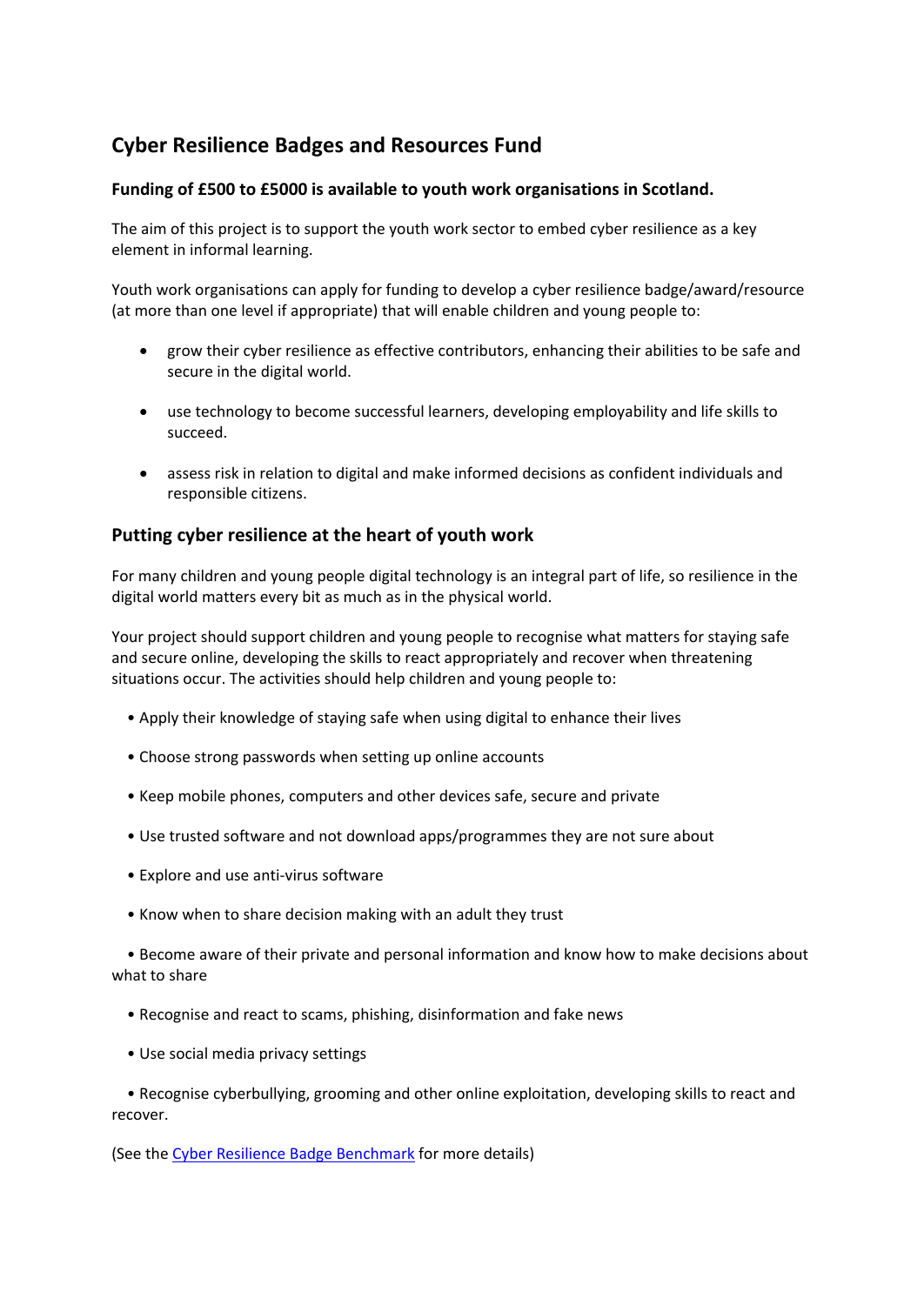## **About the funding**

YouthLink Scotland is managing this funding as part of a project in partnership with the Scottish Government, in relation to Outcome 1 of the [Strategic Framework for a Cyber Resilient Scotland:](https://www.gov.scot/publications/strategic-framework-cyber-resilient-scotland/) "People recognize the cyber risks and are well-prepared to manage them".

The [Cyber Resilience Learning and Skills Action plan](https://www.gov.scot/publications/learning-skills-action-plan-cyber-resilience-2018-20/) supports the overall strategy.

We will support projects that are broadly in line with:

- [National youth work outcomes](https://www.youthlinkscotland.org/policy-research/outcomes-and-skills/youth-work-outcomes/)
- [Youth work skills framework](https://www.youthlinkscotland.org/programmes/youth-work-and-the-attainment-challenge/skills-framework/)
- [Nature and Purpose of Youth work](https://www.youthlinkscotland.org/media/1255/statementonthenatureandpurposeofyouthwork.pdf)
- [European Guidelines for Digital Youth work](https://www.youthlinkscotland.org/develop/developing-knowledge/digital-youth-work/digital-youth-work-project/european-guidelines-for-digital-youth-work/)

A total of £25K is available. We anticipate that most awards will be in the range of £500 to £5,000. We will consider applications for larger sums but are unlikely to fund proposals above £7,000.

#### **Examples**

- **A uniformed youth work organisation could apply for funds to adapt generic cyber resilience material for use in Scotland.**
- **A youth award provider could apply to develop a cyber resilience element to an existing award.**
- **A local youth organisation could apply for funds to create a learning resource if this is then made available more widely.**

## **Who can apply?**

Any youth work organisation in Scotland can apply. We are interested in supporting projects that have a wide national reach. However, we will also consider more local initiatives where these have real potential to support young people who face specific barriers.

We encourage partnership working and may consider larger bids where organisations are collaborating or bidding as a consortium. Please contact us to discuss.

#### **What we will fund**

We will fund:

- The creation of a new badge or award that young people can complete in an informal education setting. This would normally be within the context of youth work.
- The adaptation of an existing badge or award.
- The creation or adaptation of youth work resources.
- Training for staff and volunteers to deliver the new badge/award.
- Resource creation costs such as printing or creation of software.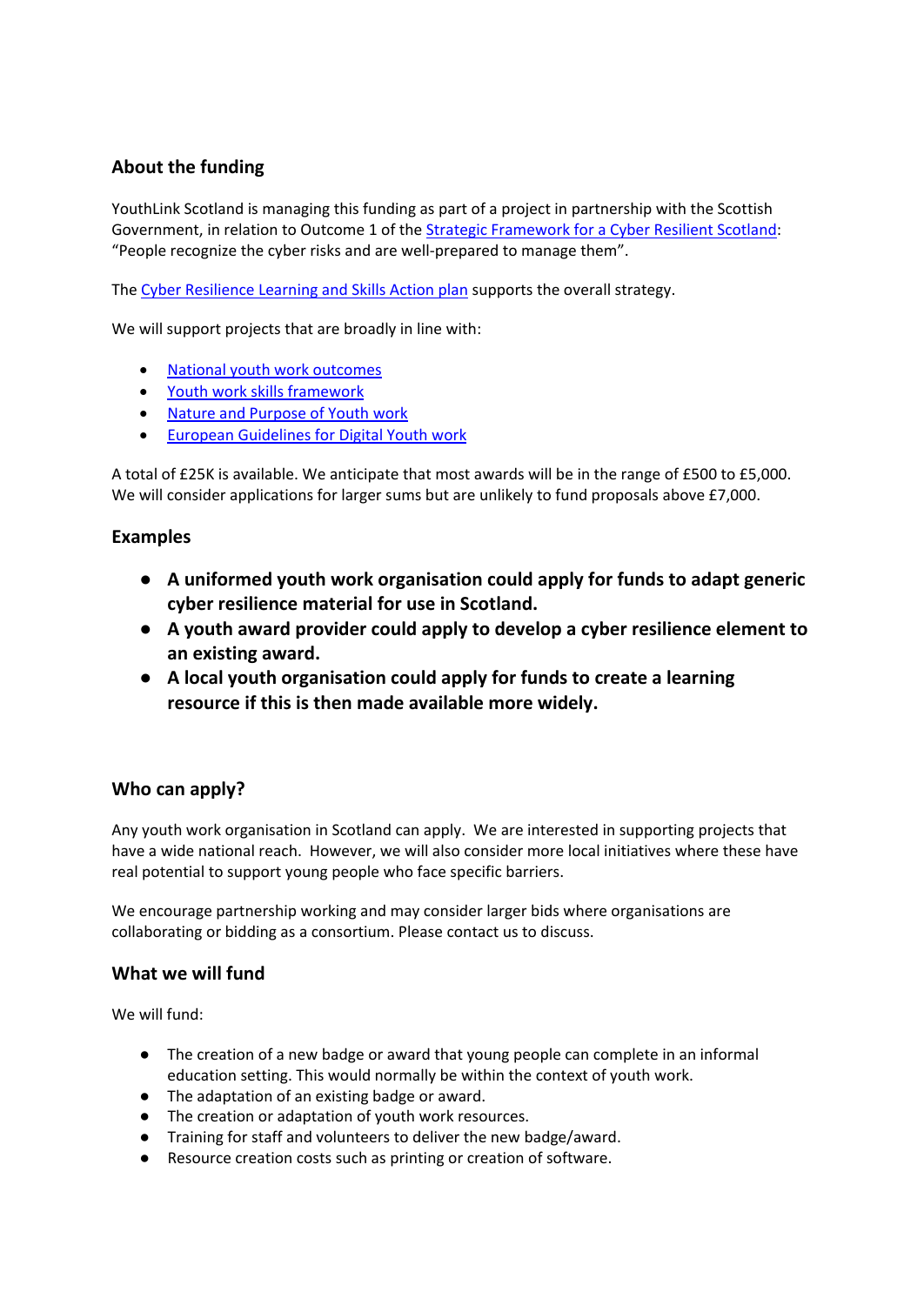● Other proposals from youth work organisations that can demonstrate how they will embed cyber resilience informal learning in their work.

We will not fund:

- The purchase of physical hardware or resources.
- Staff time to deliver educational activities to children and young people (except for pilots that form part of the development of resources).
- Work designed to take place entirely in formal school education.

## **Criteria for success**

We are most likely to fund a proposal where:

- The project develops something that builds capacity for embedding cyber resilience into youth work, for example, resources that can be used again. You show how the project supports national youth work outcomes.
- You show clearly the reach your project will have (the number of young people expected to engage) **and/or** show how your project will help support young people who face specific barriers.
- Your proposal is based on the Cyber Resilience Badge Benchmark.
- You show how your resource builds on existing materials. See the [Mapping Document](https://www.youthlinkscotland.org/media/6405/cyber-resilience-badges-awards-in-youth-work-mapping-report-april-2020.pdf) for more detail of what's already available.
- We prefer projects that include ages in the 11+ age range.

## **How to apply**

Please download and complete the application form and return it to Hilary Phillips hphillips@youthlinkscotland.org by noon on 16 August 2021. We will not consider late applications.

You are welcome to contact us to discuss your proposal in advance, if that's helpful.

## **Timescales**

- Fund launch July 2021
- Application deadline 16 August 2021
- Awards mid September 2021
- Projects completed March 2022
- Reporting complete April 2022

#### **Q and A**

Q: Do I need to be a member of YouthLink Scotland to apply?